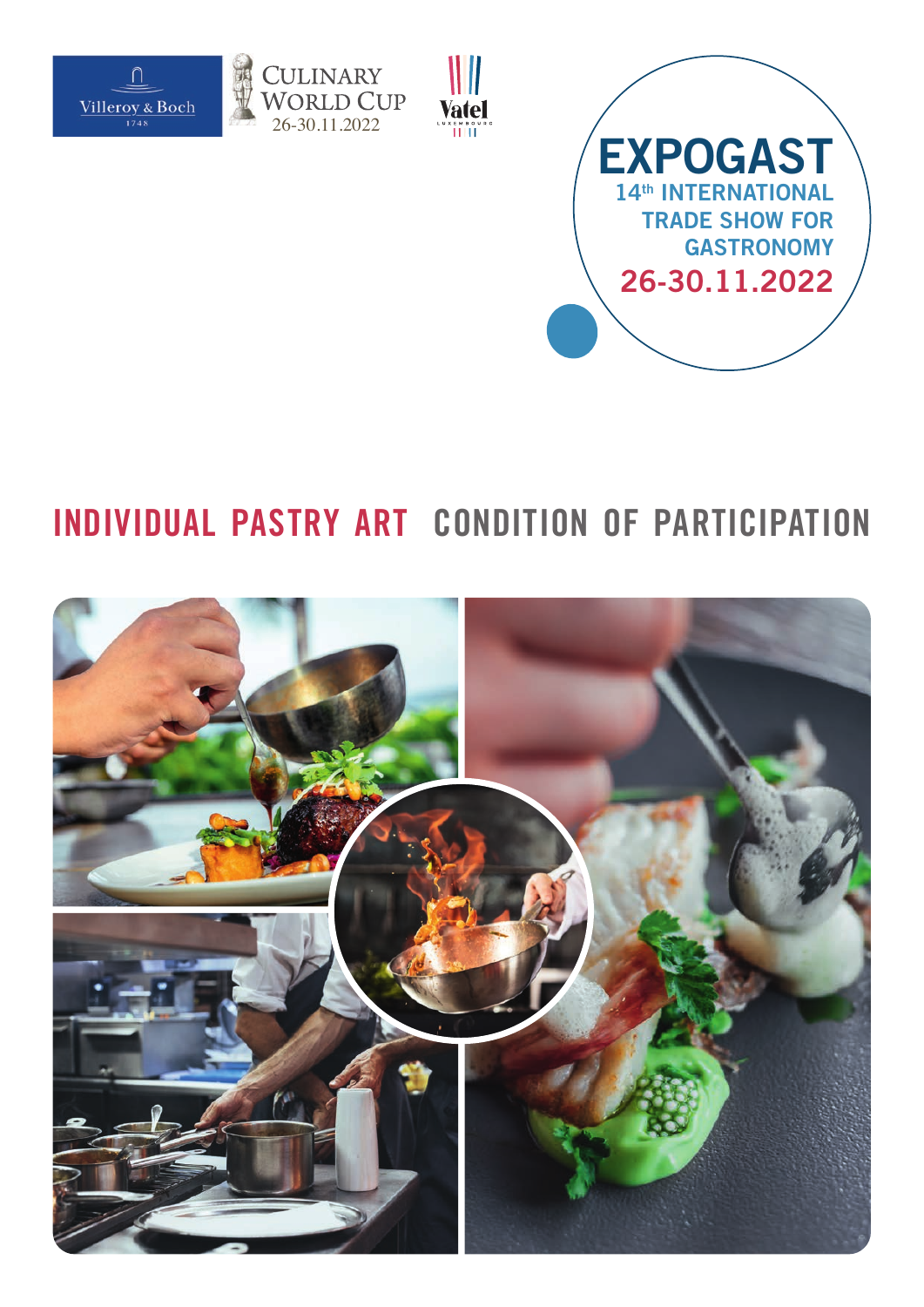



Organiser and responsible supervisor of the international culinary exhibition EXPOGAST 2022 Villeroy & Boch - Culinary World Cup: Vatel Luxembourg, Association of professional chefs of the Grand Duchy of Luxembourg, Amitié Gastronomique Francois Vatel.

For all information concerning the competition in relation to EXPOGAST 2022 Villeroy & Boch - Culinary World Cup please check our website **www.vatel.lu** or contact us by email: **cwc@pt.lu**











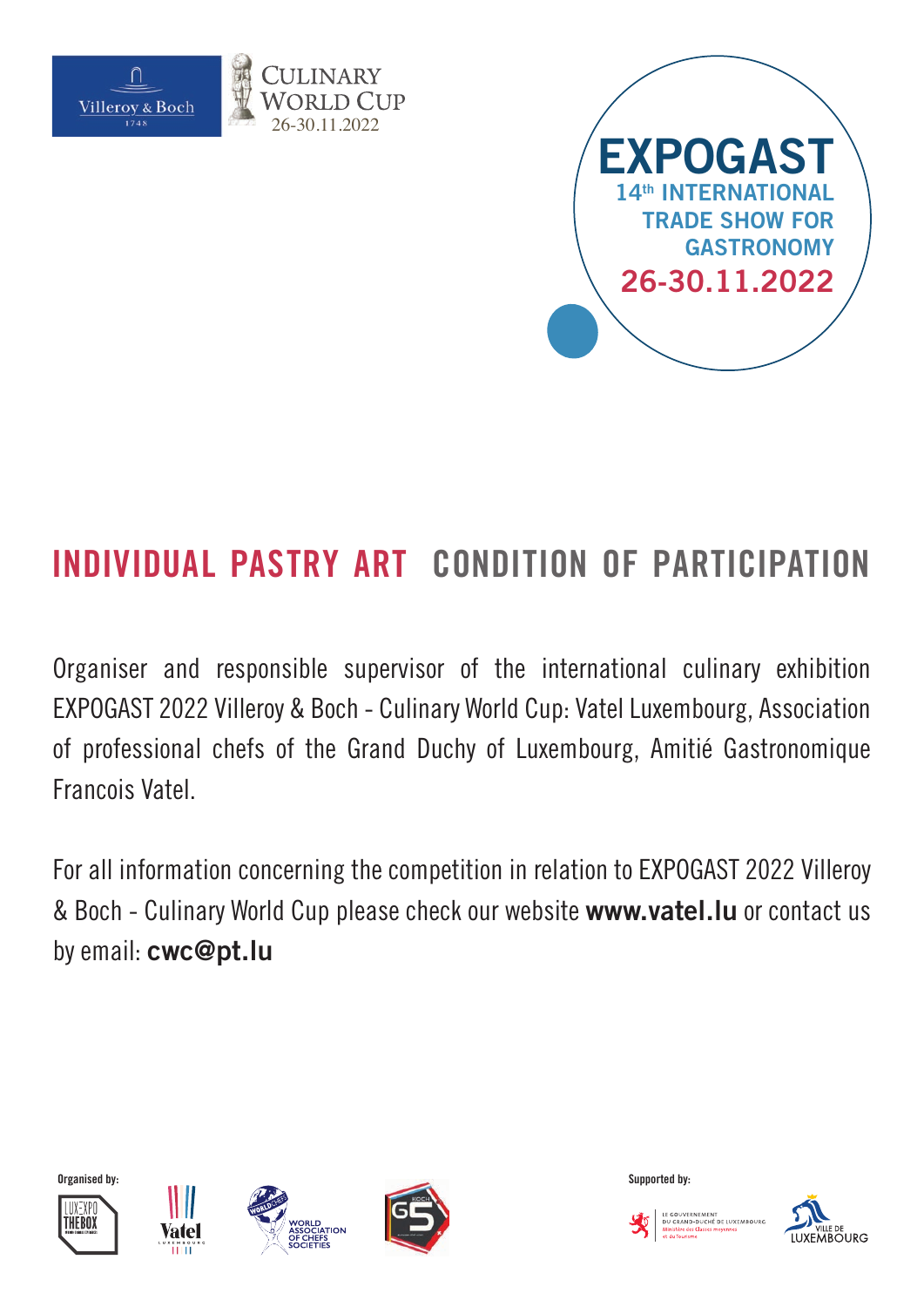

| <b>Duration</b>                                               | The Expogast 2022 - Villeroy&Boch Culinary World Cup takes place from Saturday 26 <sup>th</sup> of November to Wednesday<br>30 <sup>th</sup> of November 2022 at Luxexpo The Box, Luxembourg-Kirchberg.<br>The exhibition is open daily:<br>For the participants from 5.00 am to 9.30 pm<br>For visitors from 11.00 am to 9.00 pm                                                                                                                                                                                                                                                                                                                                                                                                                                                                       |  |
|---------------------------------------------------------------|---------------------------------------------------------------------------------------------------------------------------------------------------------------------------------------------------------------------------------------------------------------------------------------------------------------------------------------------------------------------------------------------------------------------------------------------------------------------------------------------------------------------------------------------------------------------------------------------------------------------------------------------------------------------------------------------------------------------------------------------------------------------------------------------------------|--|
| <b>Opening hours</b>                                          |                                                                                                                                                                                                                                                                                                                                                                                                                                                                                                                                                                                                                                                                                                                                                                                                         |  |
| <b>Opening Ceremony</b>                                       | The national teams are going to be officially introduced during the opening ceremony which takes place on Friday<br>the 25 <sup>th</sup> November 2022 at 5.00 pm at Luxexpo The Box, Luxembourg-Kirchberg.                                                                                                                                                                                                                                                                                                                                                                                                                                                                                                                                                                                             |  |
| <b>Closing Ceremony</b>                                       | The award ceremony and the announcement of the Expogast 2022 - Culinary World Cup winners will take place on<br>Thursday the 1 <sup>st</sup> December 2022 at 2:00 pm at Luxexpo The Box, Luxembourg-Kirchberg.                                                                                                                                                                                                                                                                                                                                                                                                                                                                                                                                                                                         |  |
| <b>Daily Ceremony</b>                                         | The daily ceremony with the announcement of the medals and diplomas of the day (cold exhibition) takes place on<br>each competition day at 5.00 pm. (For organization al matters, changes might be possible)                                                                                                                                                                                                                                                                                                                                                                                                                                                                                                                                                                                            |  |
| <b>Registration</b>                                           | Online registration must be done via www.vatel.lu.<br>For further information or questions in relation to the online registration, contact us by email: cwc@pt.lu.                                                                                                                                                                                                                                                                                                                                                                                                                                                                                                                                                                                                                                      |  |
| <b>Registration ends on</b><br>1 <sup>st</sup> of August 2022 | The final and complete registration with the nominal announcement of the competitors name must be made until<br>the 1st August 2022.<br>The competitor will be asked to pay a participation fee of 75 Euro.<br>The payment of the registration fee must be done via online payment during the registration process<br>(VISA, MASTERCARD). The competitor can only participate if the 75 Euro have been received.<br>Transfer costs are at the expense of the competitor.<br>The registration fee includes 2 entry tickets to the exhibition.<br>All the required documents such as entry tickets will be handed out at the VATEL office Entrée Nord at Luxexpo The<br>Box, Luxembourg-Kirchberg up on Thursday the 24 <sup>th</sup> November 2022 from 10.00 am onwards, if all fees have been<br>paid. |  |
| <b>Registration modifications</b>                             | Once the registration is complete, the competitor will be sent an e-mail including its login and password informa-<br>tion in in case the competitor might modify its registration (free of charge) before October 1st 2022.<br>Passed that date, the request for further changes can only to be processed by mail cwc@pt.lu or during the<br>competition at the jury administration office. Any changes will be charged at 50 Euro each. This payment must be<br>done at the registration desk upon arrival or for later changes at the jury administration office.                                                                                                                                                                                                                                    |  |
| <b>Customs</b>                                                | Generally, there should be no problem with the import of goods in limited quantities into Luxembourg.<br>From overseas the regulations must be respected. Each participant receives - upon request - a participation card,<br>which has to be shown at customs upon request. Each imported good underlies the health and hygienic food<br>regulations as defined by the EU.                                                                                                                                                                                                                                                                                                                                                                                                                             |  |
| <b>Goods and raw</b><br><b>materials</b>                      | All goods and raw materials required for the preparation of the exhibits are available at the best quality in<br>Luxembourg. As an order in advance is necessary, the participants can receive a list of special shops upon request.<br>The competitor must procure all products by her-/himself.                                                                                                                                                                                                                                                                                                                                                                                                                                                                                                       |  |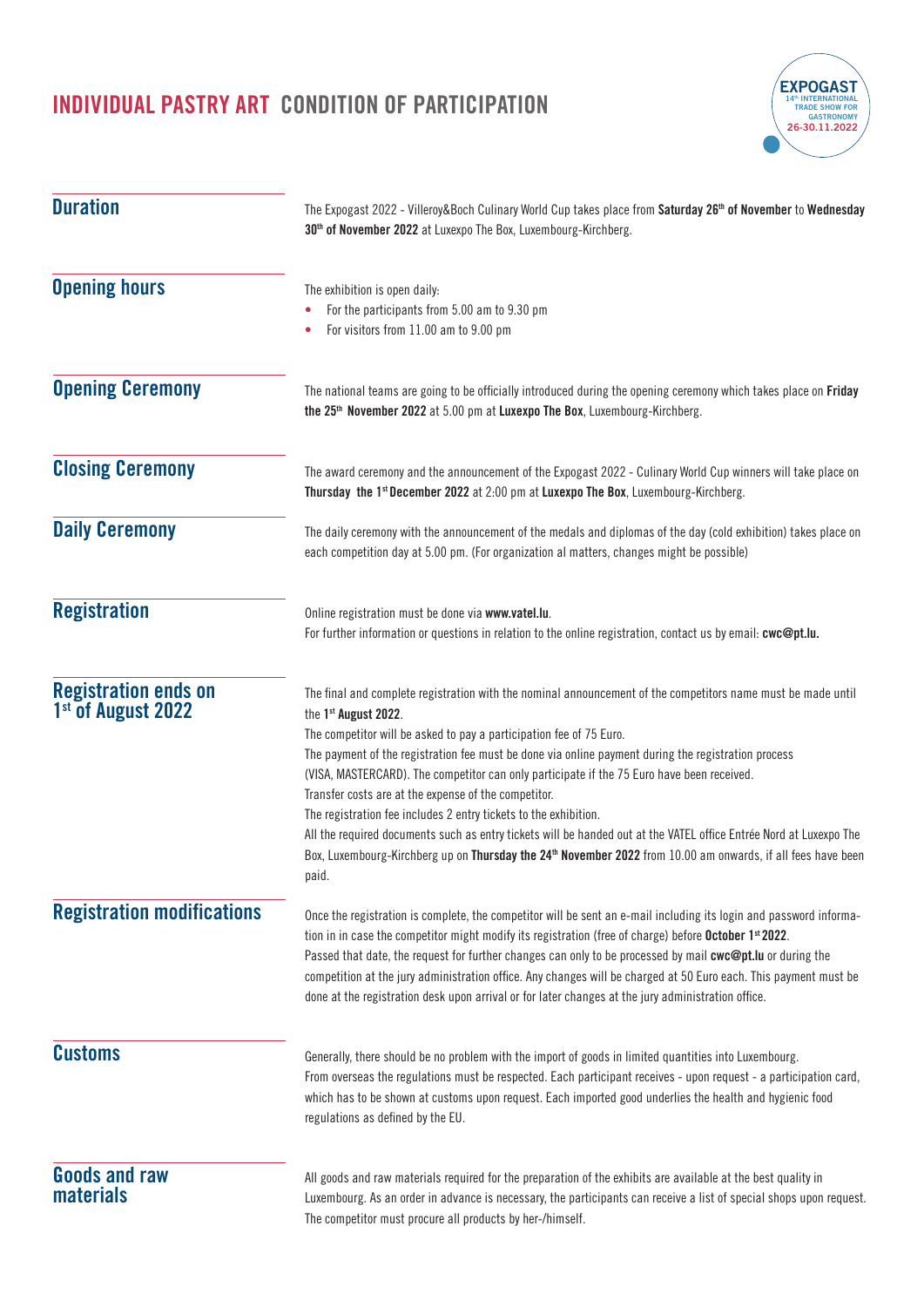| <b>Material costs</b>                 | The cost of materials for the exhibition items and decorations are at the expense of the competitor.                                                                                                                                                                                                                                                                                                                                                                                                                                                                              |  |
|---------------------------------------|-----------------------------------------------------------------------------------------------------------------------------------------------------------------------------------------------------------------------------------------------------------------------------------------------------------------------------------------------------------------------------------------------------------------------------------------------------------------------------------------------------------------------------------------------------------------------------------|--|
| <b>Preparation of the</b><br>exhibits | The competitor has to organize the workplace for the preparation of the exhibits by her/himself.                                                                                                                                                                                                                                                                                                                                                                                                                                                                                  |  |
|                                       | <b>INDIVIDUAL PASTRY ART</b>                                                                                                                                                                                                                                                                                                                                                                                                                                                                                                                                                      |  |
| <b>Program requirements</b>           | Display of sweet biscuits, chocolates, petits-fours or friandises<br>4 different kinds for 6 persons = 24 pieces<br>weight should be 10-20g each<br>1 separate plate with 1 of each for presentation<br>4 different individual plated desserts for 1 person<br>1 dessert with chocolate as main ingredient<br>1 dessert with fruit as main ingredient<br>2 desserts of the individual exhibitor's own choice.<br>٠                                                                                                                                                                |  |
| <b>Table</b>                          | $1 \times 1.5$ m = 1.5 m <sup>2</sup> table – with one power outlet. White table top and white skirting.<br>For safety reasons in the halls it is forbidden to dismantle the tables or to add one's own tables.<br>A power supply of 220 volt, 16 A is available under the table.                                                                                                                                                                                                                                                                                                 |  |
| <b>Labelling</b>                      | The plates and exhibition items have to be uniformly labelled in order to allow to understand them correctly.<br>(Names of the sweets & desserts)<br>Each competitor must place his table card (with participation QR code next to the exhibit.<br>Every table card that doesn't match with the given QR code on the exhibition table will not be judged.<br>The organizer has the right to remove exhibits that do not fulfil the standard requirements of pastry art.                                                                                                           |  |
| <b>Exhibition of the</b><br>program   | The exhibits must be exhibited on time at 7.00 am.<br>Out of consideration for the visitors, the withdrawal of the exhibits is only permitted after<br>8.30 pm.                                                                                                                                                                                                                                                                                                                                                                                                                   |  |
| <b>Judging</b>                        | International jury<br>Judges are all accredited in Pastry Art<br>٠<br>The jury can cut any of the items if necessary<br>Pastry Art will not be tasted<br>The decisions of the jury are final and irrevocable<br>All exhibited items will be judged individually according to the 100 points system. No half points will be awarded.<br>Exhibits and parts of them may only be presented once.<br>In case of breach of the above-mentioned rules the competitor will be penalized with a deduction of 10 points<br>obtained in his category by decree of the chairman of the jury. |  |

**EXPOGAST 14th INTERNATIONAL TRADE SHOW FOR GASTRONOMY 26-30.11.2022**